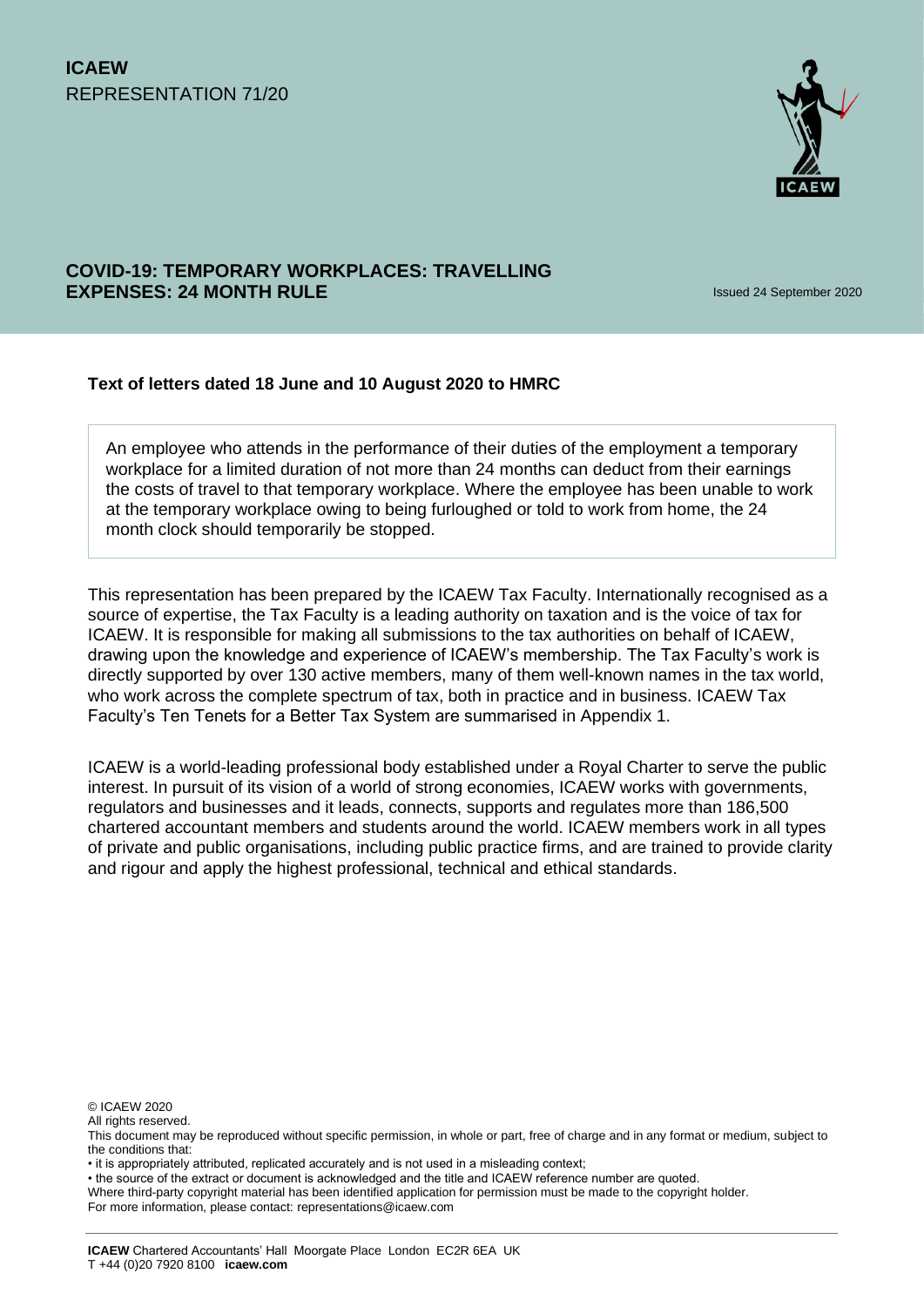## **COVID-19: TEMPORARY WORKPLACES: TRAVELLING EXPENSES: 24 MONTH RULE**

#### **Text of a letter dated 18 June 2020 to HMRC**

An employee who attends in the performance of their duties of the employment a temporary workplace for a limited duration of not more than 24 months can deduct from their earnings the costs of travel to that temporary workplace under ss337-339 ITEPA 2003.

Owing to the coronavirus pandemic, many employees have been furloughed and have therefore been unable to undertake the duties of their employment. Once they resume their duties, taking into account the time for which they have been furloughed, they may be unable to complete the duties at the temporary workplace by 24 months from when they started.

As furloughed employees are by definition unable to carry out any duties of employment, we should welcome HMRC's confirmation that the 24 month duration applies only to the time that the employee is allowed to work, so that the 24 month clock stops for periods that an employee is on furlough.

We would like your confirmation that where employees have had to work from home that the period of working from home also stops the 24 month clock.

HMRC's guidance at [EIM32075](https://www.gov.uk/hmrc-internal-manuals/employment-income-manual/eim32075) et seq and *[How to treat certain expenses and benefits provided to](https://www.gov.uk/guidance/how-to-treat-certain-expenses-and-benefits-provided-to-employees-during-coronavirus-covid-19)  [employees during coronavirus](https://www.gov.uk/guidance/how-to-treat-certain-expenses-and-benefits-provided-to-employees-during-coronavirus-covid-19)* does not address these points.

We would welcome the opportunity to discuss this with you.

#### **Text of a letter dated 10 August 2020 to HMRC**

I wonder whether there has been a misunderstanding of what we are asking for. EIM32106 covers a different point, ie same workplace but different contract, and the other guidance covers the continuous work rule and late-night taxis.

What we are requesting is simply that where employees have been unable to work at a temporary workplace owing to government-imposed covid-19 restrictions under which the employees were furloughed or told to work from home, the 24 month clock should temporarily be stopped.

If this flexibility cannot be accommodated by way of amended guidance, then we recommend that the law is changed to allow this. We included this point in our pre-Summer Statement representations to the FST (published as [ICAEW REP 43/20\)](https://www.icaew.com/-/media/corporate/files/technical/icaew-representations/2020/icaew-rep-4320-frank-haskew-letter-to-fst.ashx) who has informed us that he has passed it on to HMT and HMRC.

We are copying this correspondence to fellow representatives of EPG as we believe it should be an agenda item at our next meeting.